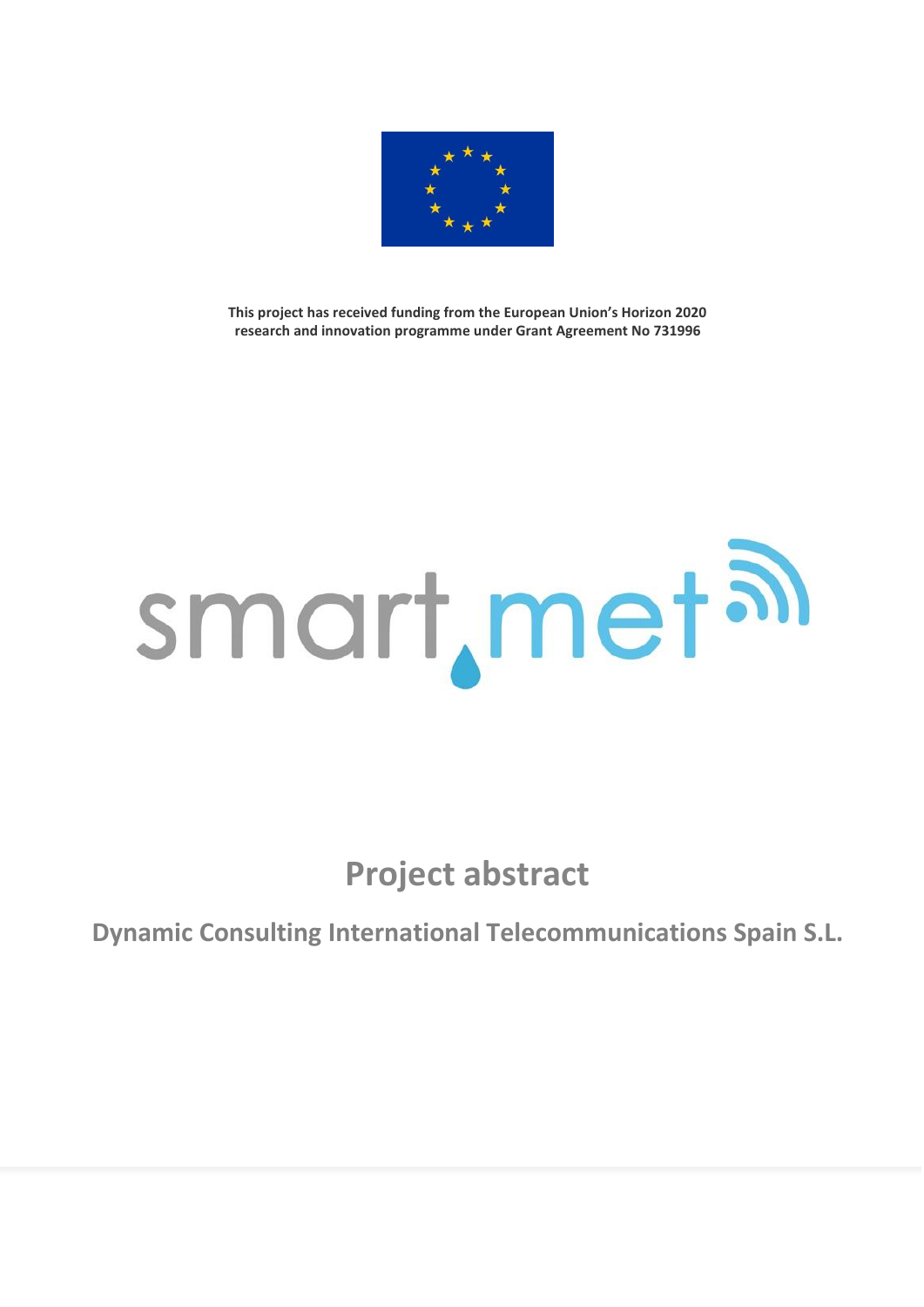## smart, met<sup>a</sup>

| <b>Contactor Details</b>                                                                                                                                                                                                                                           | Type/ size of<br>legal entity | Place of performance of<br>contract activities                                                                                                                                                                             | Logo                              |
|--------------------------------------------------------------------------------------------------------------------------------------------------------------------------------------------------------------------------------------------------------------------|-------------------------------|----------------------------------------------------------------------------------------------------------------------------------------------------------------------------------------------------------------------------|-----------------------------------|
| Main contractor<br><b>Dynamic Consulting</b><br>International<br>Telecommunications<br>Spain S.L.<br>(IAPsolutions).<br>Avda de Castilla 2<br>Edif $F$ , pl 1.<br>28830 San Fernando de<br>Henares<br>Spain<br>Joachim Janssen<br>+34 670732861<br>jjanssen@dci.es | <b>SME</b>                    | % of contract value allocated to<br>main contractor:<br>$[55]$ %<br>% of activities for the contract<br>performed by the main contractor<br>in EU Member States or countries<br>associated with Horizon 2020:<br>$[100]$ % | <b>Z</b> <sup>IAP</sup> solutions |
| Other consortium<br>$member(s)$ (if<br>applicable)<br>Abering Contadores de<br>Agua, S.L.<br>c/ Jerez de Los<br>Caballeros 2 28042 -<br>Madrid<br><b>SPAIN</b><br>Antonio Yelmo Muñoz<br>+34 654347509<br>aym@abering.es                                           | <b>SME</b>                    | % of contract value allocated to<br>contractor [Abering]: [25%] %<br>% of activities for the contract<br>performed by contractor<br>[Abering] in EU Member States<br>or countries associated with<br>Horizon 2020: [100]%  | abering                           |